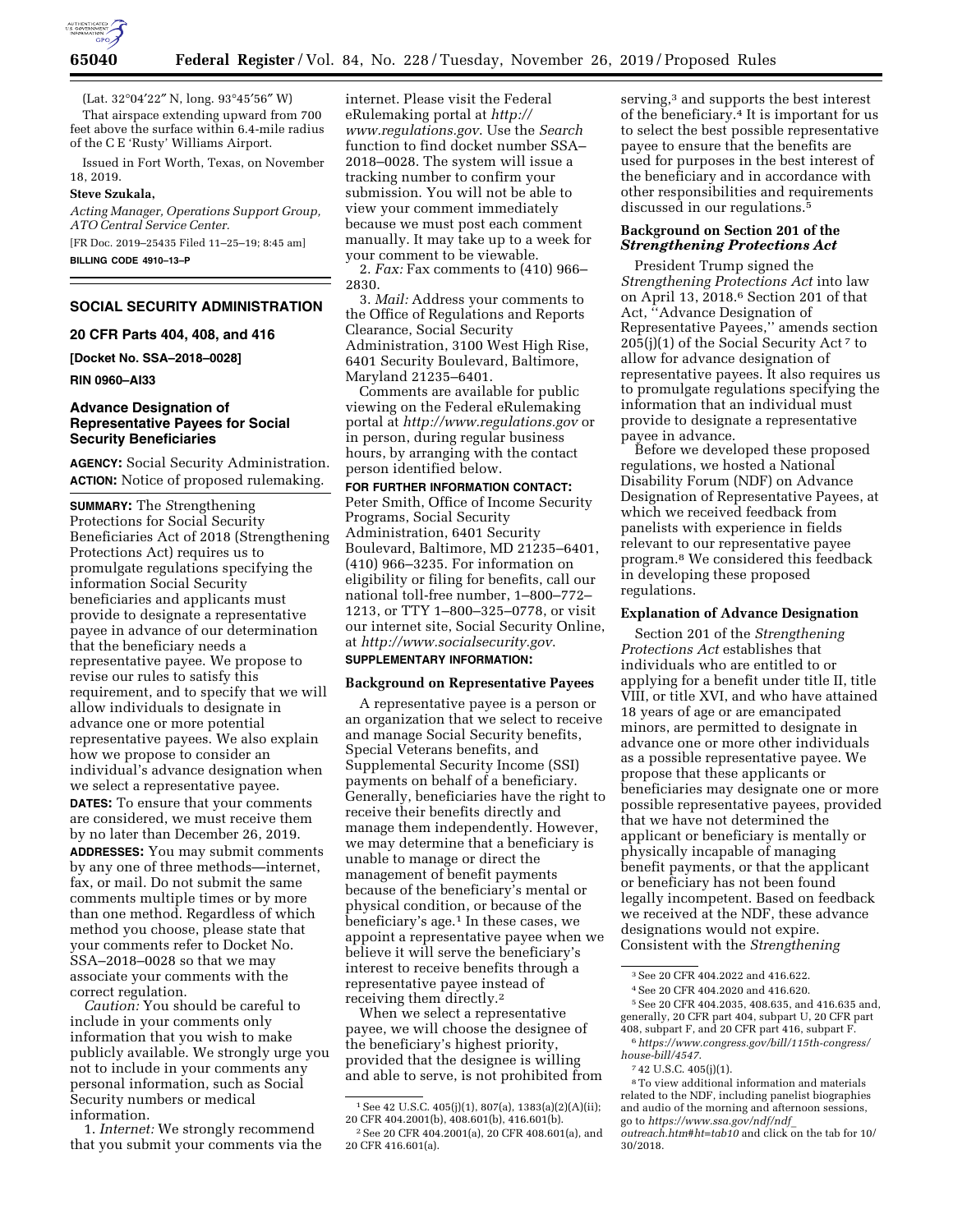*Protections Act,* we would only permit advance designations of individuals, not organizations.9

We propose that these individuals may designate possible representative payees in advance by providing us with the required information. This required information would include the name and telephone number of each advance designee and the priority order in which the individual would like us to consider the advance designees, if more than one are designated. Our current systems will allow for an applicant or beneficiary to designate up to three possible representative payees, however the relevant systems prevent us from receiving more than three designees at this time. Based on the feedback we received at the NDF, we also propose that an individual will have the option to identify the relationship of the advance designee to the individual. Further, we propose to collect and store the information provided and the date of the designation for recordkeeping purposes. We will store the information in a new system developed for this purpose. We would not collect the advance designee's Social Security number, which reflects preferences expressed during the panelist discussion at the NDF.

We also propose to consider advance designees first when selecting a representative payee. When we determine that a representative payee is necessary,10 we would first review the advance designees previously identified by the individual (if any), in the order of priority established by the individual. However, the *Strengthening Protections Act* allows us to certify payments to another individual or organization if the advance designee is unwilling or unable to serve, if the payment of the benefits to the advance designee would not satisfy the requirements in section 205(j)(2) of the Social Security Act, or if other good cause exists to not appoint an advance designee.11 We would follow the established guidance set forth in our existing regulations to determine whether other good cause exists to appoint another representative payee who is not one of the advanced designees.12 If none of the individuals designated in advance by the individual are willing, able, or suitable to be a

representative payee, we would then consider other potential representative payees by referring to our current established order of preference for representative payee selection.13

Our proposed selection process aligns with the input we received at the NDF, which underlined the need for a robust evaluation of an advance designee during the selection process. Ensuring that we select a representative payee who would best serve the beneficiary's interest continues to be our primary concern.

In addition to considering advance designees during the initial representative payee selection, we also propose considering advance designees when we select a subsequent representative payee. Accordingly, if an individual who currently has a representative payee requires a new representative payee, we would consider any other designees identified by the individual at a time in which that individual was eligible to make an advanced designation. If we are unable to select from remaining advance designees, we would continue to use the regulations in subpart U of part 404 and subpart F of part 416 to guide representative payee selection.

Finally, we propose that individuals who are eligible to make advance designations may withdraw or revise their advance designations at any time, provided that at the time of modification they are still eligible to make advanced designations, by informing us of the change in writing, in person, by telephone, or by direct electronic submission through our website. If the individual wishes to revise advance designations, the individual must provide the required information for any newly designated individuals.

### **Proposed Changes**

For our title II regulations, we propose to add a new section, § 404.2018 Advance designation of representative payees, to cover: (1) General information about advance designation; (2) how to designate possible representative payees in advance; (3) how to change an advance designation; (4) how we consider an advance designation when we select a representative payee; (5) how we consider an advance designation when we select a subsequent representative payee; and (6) that organizations may not be designated in advance as a possible representative payee. We also propose to add paragraph (g) in § 404.2020 to indicate that we would consider

advance designation when we select representative payees. Finally, we propose to make a change to § 404.2021 to state that we will consider an advance designee before our current order of preference for representative payees.

For our title XVI regulations, we propose parallel changes. We would add a new section, § 416.618 Advance designation of representative payees, to cover the same six categories that we propose for title II. We would also add paragraph (g) in section § 416.620 to indicate that we would consider advance designation when we select representative payees. Similarly, we propose to make a change to § 416.621 to state that we will consider an advance designee before our current order of preference for representative payees. Finally, we propose to correct a grammatical error in the authority citation for subpart F of part 416.

For title VIII, we propose adding a new section, § 408.618 Advance designation of representative payees, to refer to § 404.2018, § 404.2020, and § 404.2021 for relevant information related to advance designation.

# **Rulemaking Analyses and Notices**

We will consider all comments we receive on or before the close of business on the comment closing date indicated above. The comments will be available for examination in the rulemaking docket for these rules at the above address. We will file comments received after the comment closing date in the docket and will consider those comments to the extent practicable. However, we will not respond specifically to untimely comments. We may publish a final rule at any time after close of the comment period.

### **Clarity of These Proposed Rules**

Executive Order 12866, as supplemented by Executive Order 13563, requires each agency to write all rules in plain language. In addition to your substantive comments on these proposed rules, we invite your comments on how to make them easier to understand.

For example:

• Would more, but shorter, sections be better?

• Are the requirements in the rules clearly stated?

• Have we organized the material to suit your needs?

• Could we improve clarity by adding tables, lists, or diagrams?

• What else could we do to make the rules easier to understand?

• Do the rules contain technical language or jargon that is not clear?

<sup>9</sup>*See* section 205(j)(1)(C)(ii) of the Act, as amended by the section 2(a) of the Strengthening Protections Act, 42 U.S.C. 405(j)(1)(C)(ii).

<sup>10</sup>See 20 CFR 404.2010 and 416.610 for when payment will be made to a representative payee. 11*See* section 205(j)(1)(C)(i)(II) of the Act, as

amended by the section 2(a) of the *Strengthening Protections Act,* 42 U.S.C. 405(j)(1)(C)(i)(II). <sup>12</sup> See 20 CFR 404.2020, 404.2021, 416.620, and 416.621.

<sup>416.621. 13</sup>See 20 CFR 404.2021 and 416.621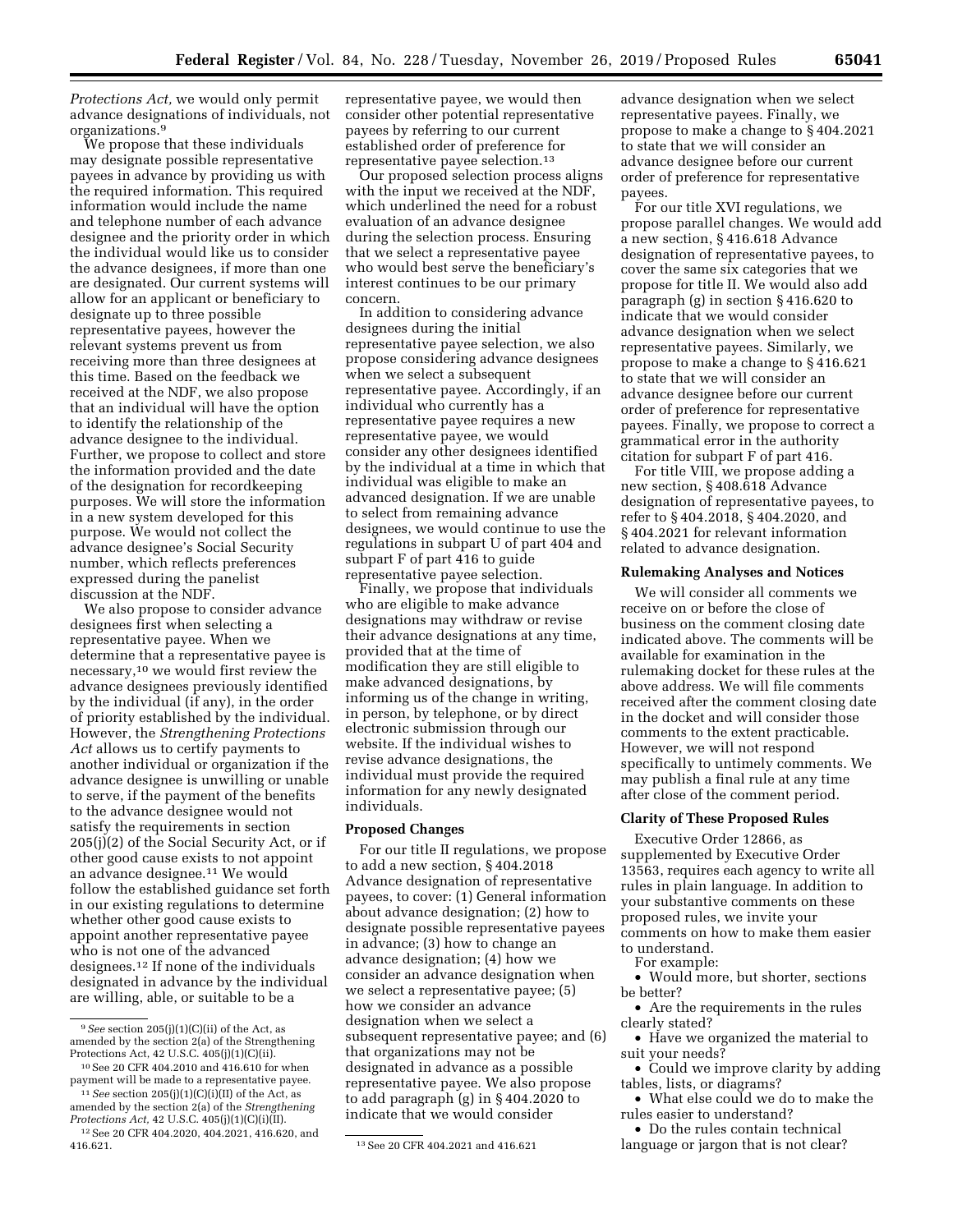• Would a different format make the rules easier to understand, *e.g.,* grouping and order of sections, use of headings, paragraphing?

### **Regulatory Procedures**

# *Executive Order 12866, as Supplemented by Executive Order 13563*

We consulted with the Office of Management and Budget (OMB) and determined that these proposed rules do not meet the criteria for a significant regulatory action under Executive Order 12866, as supplemented by Executive Order 13563.

We also determined that this final rule meets the plain language requirement of Executive Order 12866.

#### *Executive Order 13132 (Federalism)*

We analyzed this proposed rule in accordance with the principles and criteria established by Executive Order 13132, and determined that the proposed rule will not have sufficient Federalism implications to warrant the preparation of a Federalism assessment. We also determined that this proposed rule would not preempt any State law or State regulation or affect the States' abilities to discharge traditional State governmental functions.

## *Regulatory Flexibility Act*

We certify that this proposed rule will not have a significant economic impact on a substantial number of small entities because it affects only individuals. Therefore, the Regulatory Flexibility Act, as amended, does not require us to prepare a regulatory flexibility analysis.

# *E.O. 13771*

This proposed rule is not subject to the requirements of Executive Order 13771 because it is administrative in nature, and because it does not impose costs that reach the E.O. 12866 threshold for significance.

#### Anticipated Costs to Our Programs

SSA's Office of the Chief Actuary estimates that implementation of this rule will result in a very small increase in program cost for the Social Security and Supplemental Security Income programs over the 10-year period 2020 through 2029. This small increase would be considered de minimis under E.O. 13771.

## Anticipated Administrative Costs to SSA

Our Office of Budget, Finance, and Management estimates that this change will result in administrative costs to the agency of approximately \$275 million over 10 years, with none of the annual costs meeting or exceeding the E.O.

12866 threshold of \$100 million. The administrative estimates comprise the costs for creating and running the online application; field office interviews; employee processing time; and sending annual mailers.

#### *Paperwork Reduction Act*

Section 404.2018 of these proposed rules imposes a new public reporting burden: The requirement for affected members of the public to use SSA's prescribed paper form or online application to submit the names of advance designees. SSA previously solicited comment on these proposed information collection instruments via a notice published in the **Federal Register**.14 In response to that notice, several members of the public submitted comments. We provide a document detailing these comments, as well as our responses, as a supplemental document to this proposed rulemaking.

We have not changed the proposed Information Collection Request (ICR) since the publication of the abovereferenced standalone **Federal Register**  notice. However, we are again soliciting comment on the proposed ICR for section 404.2018 as part of this notice of proposed rule. Below is a chart showing current burden estimates for the proposed information collection instruments that will implement section 404.2018.

| Modality of completion                                          | Number of<br>responses | Frequency of<br>response | Average<br>burden per<br>response<br>(minutes) | <b>Estimated total</b><br>annual burden<br>(hours) | Average<br>theoretical<br>hourly cost<br>amount<br>(dollars)* | Total annual<br>opportunity<br>cost<br>(dollars) ** |
|-----------------------------------------------------------------|------------------------|--------------------------|------------------------------------------------|----------------------------------------------------|---------------------------------------------------------------|-----------------------------------------------------|
| SSA-4547-Paper Version<br>SSA-4547-Intranet version (SSI Claims | 85.733                 |                          | 6                                              | 8,573                                              | *\$16.36                                                      | ** \$140.254                                        |
|                                                                 | 8,451,966              |                          | 6                                              | 845.200                                            | $*16.36$                                                      | ** 13,827,472                                       |
| i4547-Internet version                                          | 3.201.466              |                          |                                                | 320.147                                            | $*16.36$                                                      | ** 5.237.605                                        |
| Totals                                                          | 11,739,194             |                          |                                                | 1,173,919                                          |                                                               | ** 19,205,331                                       |

\* We based these figures on an average of the hourly wages for the various respondents, which includes: DI; retiree; and survivors' payments as reported in SSA's disability insurance payment data, and the average hourly salary for U.S. workers, as reported by Bureau of Labor Statistics data.

\*\* This figure does not represent actual costs that SSA is imposing on recipients of Social Security payments to complete this application; rather, these are theoretical opportunity costs for the additional time respondents will spend to complete the application. *There is no actual charge to*  respondents to complete the application. The total estimated burden hours for this ICR is 1,173,919 hours (reflecting SSA management information data), which results in an associated theoretical (not actual) opportunity cost financial burden of \$19,205,331. This figure represents the theoretical amount a respondent could have earned during the time they completed the form. SSA does not actually charge respondents to complete our applications.

We note that this burden calculation assumes 100 percent of beneficiaries and applicants who are eligible to advance designate will choose to do so.

We are requesting public comments on this Information Collection Request. We are soliciting comments on the burden estimate; the need for the information; its practical utility; ways to enhance its quality, utility, and clarity; and ways to minimize the burden on respondents, including the use of automated techniques or other forms of information technology. If you would like to submit comments, please send them to the following locations:

Office of Management and Budget, Attn: Desk Officer for SSA, Fax Number:

202–395–6974, Email address: *[OIRA](mailto:OIRA_Submission@omb.eop.gov)*\_ *[Submission@omb.eop.gov](mailto:OIRA_Submission@omb.eop.gov)*.

- Social Security Administration, OLCA, Attn: Reports Clearance Director, 3100 West High Rise, 6401 Security Blvd., Baltimore, MD 21235, Fax: 410–966– 2830, Email address:
	- *[OR.Reports.Clearance@ssa.gov](mailto:OR.Reports.Clearance@ssa.gov)*.

<sup>14</sup>August 13, 2019 at 84 FR 40121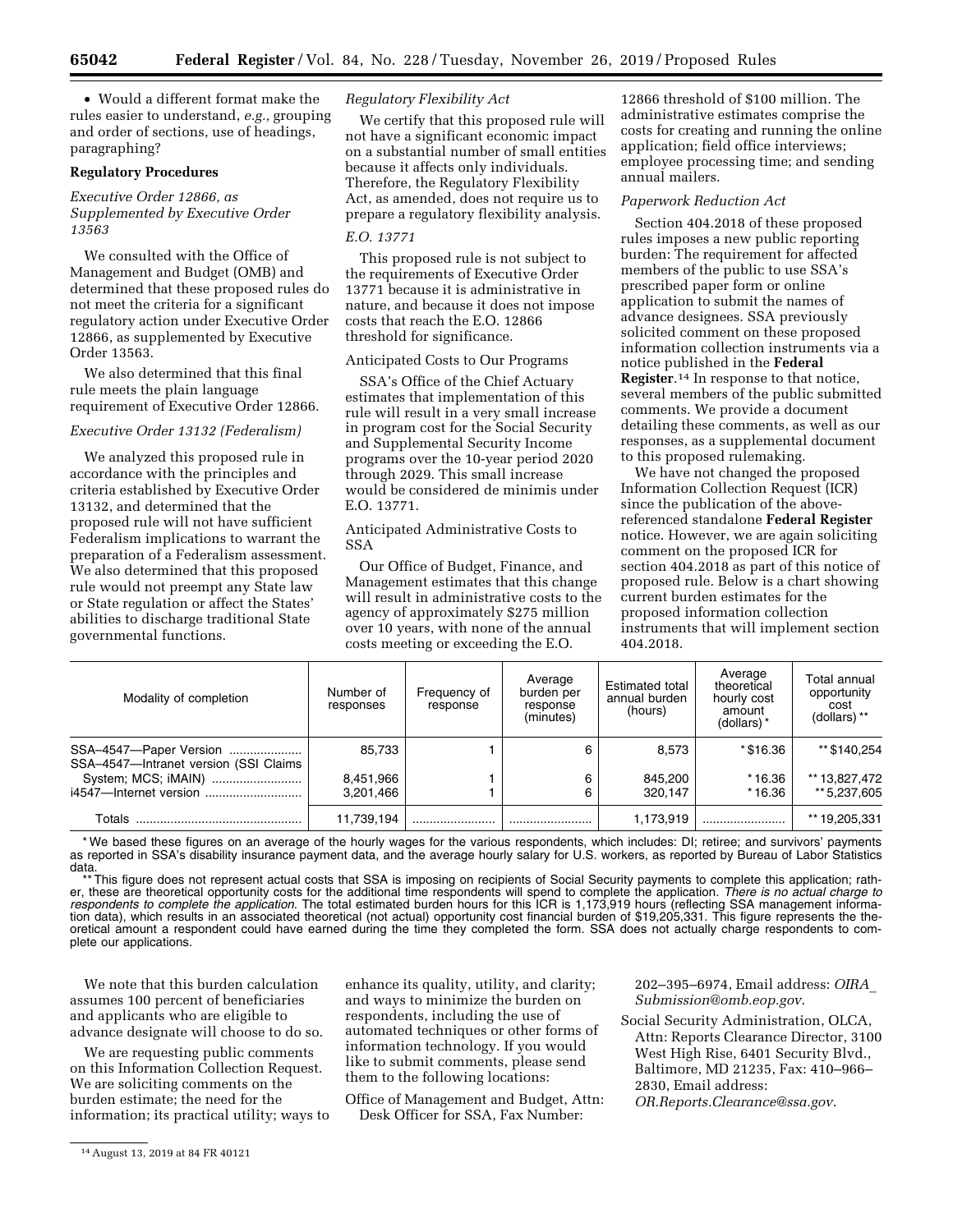You can submit comments until December 26, 2019, which is 30 days after the publication of this proposed rule. To receive a copy of the OMB clearance package, contact the SSA Reports Clearance Officer using any of the above contact methods. We prefer to receive comments by email or fax.

(Catalog of Federal Domestic Assistance Program Nos. 96.001, Social Security— Disability Insurance; 96.002, Social Security—Retirement Insurance; 96.004, Social Security—Survivors Insurance; and 96.006, Supplemental Security Income).

#### **List of Subjects**

#### *20 CFR Part 404*

Administrative practice and procedure; Blind, Disability benefits; Old-Age, Survivors, and Disability Insurance; Reporting and recordkeeping requirements; Social Security.

# *20 CFR Part 408*

Administrative practice and procedure; Reporting and recordkeeping requirements; Social security; Supplemental Security Income (SSI), Veterans.

#### *20 CFR Part 416*

Administrative practice and procedure; Reporting and recordkeeping requirements; Social security; Supplemental Security Income (SSI).

#### **Andrew Saul,**

*Commissioner of Social Security.* 

For the reasons stated in the preamble, we propose to amend subpart U of part 404 of title 20 of the Code of Federal Regulations as set forth below:

## **PART 404—FEDERAL OLD-AGE, SURVIVORS AND DISABILITY INSURANCE (1950–)**

■ 1. The authority citation for subpart U of part 404 continues to read as follows:

**Authority:** Secs. 205(a), (j), and (k), and 702(a)(5) of the Social Security Act (42 U.S.C. 405(a), (j), and (k), and 902(a)(5)).

 $\blacksquare$  2. Add section § 404.2018 to read as follows:

### **§ 404.2018 Advance designation of representative payees.**

(a) *General.* An individual who:

(1) Is entitled to or an applicant for a benefit and;

(2) Has attained 18 years of age or is an emancipated minor, may designate in advance one or more individuals to possibly serve as a representative payee for the individual if we determine that payment will be made to a representative payee (see § 404.2010(a)).

An individual may not designate in advance possible representative payees

if we have information that the individual is either- legally incompetent or mentally incapable of managing his or her benefit payments; or physically incapable of managing or directing the management of his or her benefit payments.

(b) *How to designate possible representative payees in advance.*  Individuals who meet the requirements in paragraph (a) of this section may designate in advance their choice(s) for possible representative payees by indicating their decision to designate a representative payee in advance and providing us with the required information. In addition to the required information, an individual may choose to provide us with the relationship of the advance designee to the individual. The information we require before we will consider an advance designee as a possible representative payee is:

(1) The name of the advance designee, (2) A telephone number of the advance designee, and

(3) The order of priority in which the individual would like us to consider the advance designees, if he or she designates more than one advance designee.

(c) *How to make changes to advance designation.* Individuals who meet the requirements in paragraph (a) of this section may change their advance designees by informing us of the change and providing the required information (see paragraph (b)(1) through (3) of this section) to us. Individuals who meet the requirements in paragraph (a) of this section may withdraw their advance designation by informing us of the withdrawal.

(d) *How we consider advance designation when we select a representative payee.* 

(1) If we determine that payment will be made to a representative payee, we will review an individual's advance designees in the order listed by the individual and select the first advance designee who meets the criteria for selection. To meet the criteria for selection—

(i) The advance designee must be willing and able to serve as a representative payee,

(ii) Appointment of the advance designee must comply with the requirements in section 205(j)(2) of the Social Security Act, and

(iii) There must be no other good cause (see §§ 404.2020 and 404.2021) to prevent us from selecting the advance designee.

(2) If none of the advance designees meet the criteria for selection, we will use our list of categories of preferred payees (see § 404.2021), along with our

other regulations in subpart U of this part, as a guide to select a suitable representative payee.

(e) *How we consider advance designation when we select a subsequent representative payee.* If an individual who currently has a representative payee requires a change of representative payee, we will consider any other designees identified by the individual at a time in which that individual was eligible to make an advanced designation, under paragraph (d) of this section.

(f) *Organizations.* An individual may not designate in advance an organization to serve as his or her possible representative payees.

 $\frac{1}{2}$  3. Amend § 404.2020 by

■ a. Revising paragraphs (e), and (f), and;

■ b. Adding paragraph (g). The revisions and addition reads as follows:

### **§ 404.2020 Information considered in selecting a representative payee.**

\* \* \* \* \* (e) Whether the potential payee is in a position to know of and look after the needs of the beneficiary;

(f) The potential payee's criminal history; and

(g) Whether the beneficiary made an advance designation (see § 404.2018). ■ 4. Amend § 404.2021 by revising the introductory paragraph to read as follows:

### **§ 404.2021 What is our order of preference in selecting a representative payee for you?**

As a guide in selecting a representative payee, we have established categories of preferred payees. These preferences are flexible. We will consider an individual's advance designee(s) (see § 404.2018) before we consider other potential representative payees in the categories of preferred payees listed in this section. When we select a representative payee, we will choose the designee of the beneficiary's highest priority, provided that the designee is willing and able to serve, is not prohibited from serving (see § 404.2022), and supports the best interest of the beneficiary (see § 404.2020). The preferences are:

\* \* \* \* \*

### **PART 408—SPECIAL BENEFITS FOR CERTAIN WORLD WAR II VETERANS**

■ 5. The authority citation for subpart F of part 408 is revised to read as follows:

**Authority:** Secs. 205(j)(1)(C), 702(a)(5), 807, and 810 of the Social Security Act (42 U.S.C. 405(j)(1)(C), 902(a)(5), 1007, and 1010).

■ 6. Add § 408.618 to subpart F to read as follows: